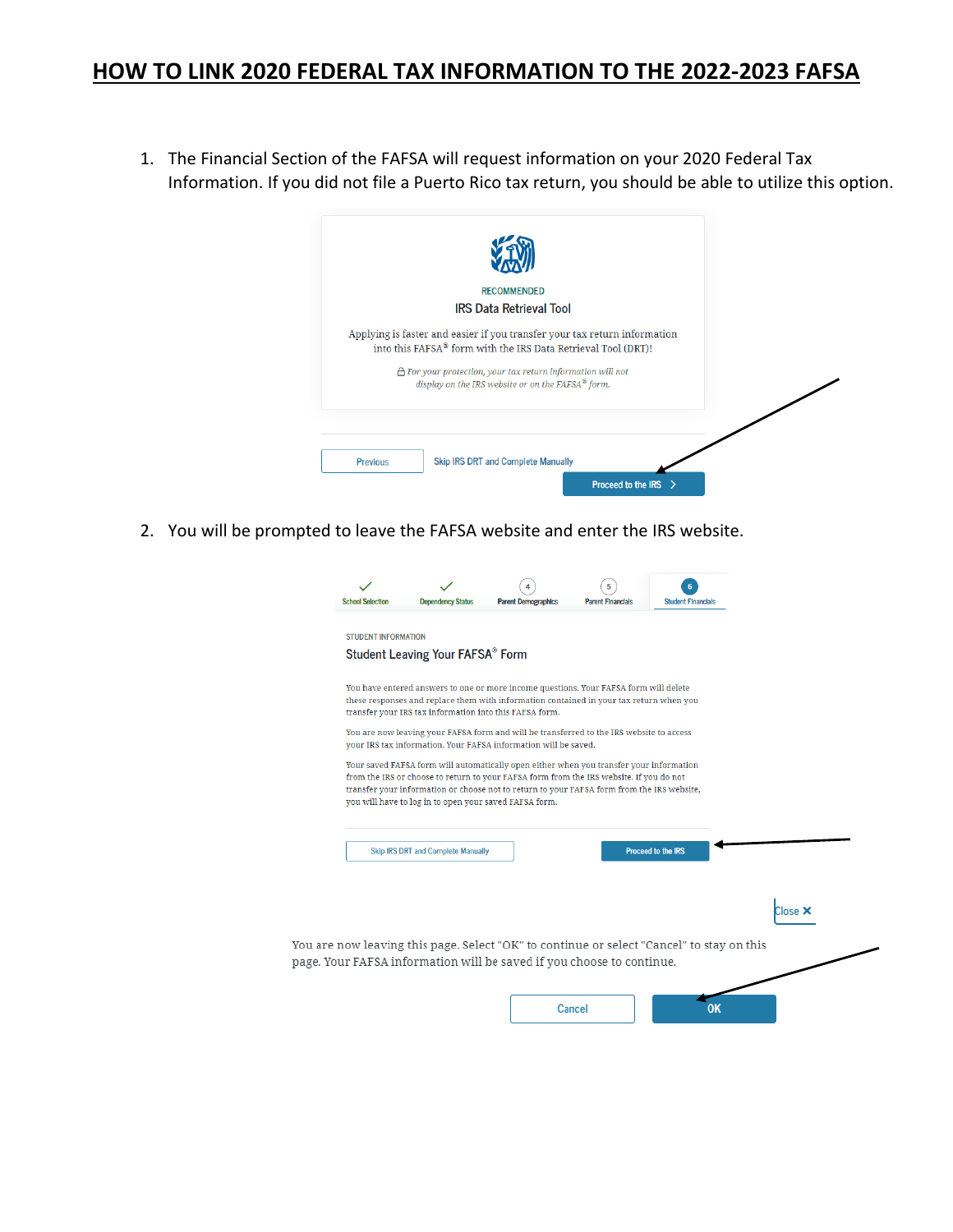| THIS U.S. GOVERNMENT SYSTEM IS FOR AUTHORIZED USE<br><b>ONLY!</b>                                                                                                                                                                                                                                                                                                                                                                                                                                                                          |
|--------------------------------------------------------------------------------------------------------------------------------------------------------------------------------------------------------------------------------------------------------------------------------------------------------------------------------------------------------------------------------------------------------------------------------------------------------------------------------------------------------------------------------------------|
| THIS U.S. GOVERNMENT SYSTEM IS FOR AUTHORIZED USE ONLY! Use of this system constitutes consent to monitoring, interception,<br>recording, reading, copying or capturing by authorized personnel of all activities. There is no right to privacy in this system. Unauthorized use of<br>this system is prohibited and subject to criminal and civil penalties, including all penalties applicable to willful unauthorized access (UNAX) or<br>inspection of taxpayer records (under 18 U.S.C. 1030 and 26 U.S.C. 7213A and 26 U.S.C. 7431). |
| OK                                                                                                                                                                                                                                                                                                                                                                                                                                                                                                                                         |

3. You will be sent to the IRS website, and asked to enter in your identifying information to find your taxes.

 $\boldsymbol{r}$ 

|                                                  | Get My Federal Income Tax Information<br>See our Privacy Notice regarding our request for your personal information. |
|--------------------------------------------------|----------------------------------------------------------------------------------------------------------------------|
|                                                  | Enter the following information from your 2020 Federal Income Tax Return. (?)                                        |
| All fields are required unless marked otherwise. |                                                                                                                      |
| <b>First Name</b>                                |                                                                                                                      |
|                                                  |                                                                                                                      |
| <b>Last Name</b>                                 |                                                                                                                      |
|                                                  |                                                                                                                      |
| <b>Social Security Number</b>                    |                                                                                                                      |

When successful, you'll be directed to a confirmation page that will ask if you want to transfer the information. Click the box next to "Transfer My Tax Information into the FAFSA Form" and then the button "Transfer Now."

| Aaron W & Kelly A Zellmer                                  |                                                                                                                                                                                                                                 |                                                                                                                                           |  |  |
|------------------------------------------------------------|---------------------------------------------------------------------------------------------------------------------------------------------------------------------------------------------------------------------------------|-------------------------------------------------------------------------------------------------------------------------------------------|--|--|
| FAFSA <sup>®</sup> questions.                              | below, the IRS will securely transfer your tax information to the U.S. Department of Education (ED) to populate any applicable                                                                                                  | Based on the information you provided, the Internal Revenue Service (IRS) located your income tax return. With your permission            |  |  |
|                                                            | DRT; therefore, ED is unable to display your tax information on your FAFSA form.                                                                                                                                                | For your protection, the IRS will not display your tax information and will further encrypt any tax information transferred using the IRS |  |  |
|                                                            | The data retrieved from your tax return is limited to the items listed below as you reported to the IRS:                                                                                                                        |                                                                                                                                           |  |  |
| <b>Tax Year</b>                                            | Type of Return Filed                                                                                                                                                                                                            | Untaxed Portion of IRA Distributions &<br>Pensions/Annuities<br>Tax-axempt Interest Income                                                |  |  |
| Name(s)                                                    | Adjusted Gross Income                                                                                                                                                                                                           |                                                                                                                                           |  |  |
| Social Security Number                                     | Income Earned from Work                                                                                                                                                                                                         |                                                                                                                                           |  |  |
| <b>Filing Status</b>                                       | Income Tax                                                                                                                                                                                                                      | <b>IRA Deductions and Payments</b>                                                                                                        |  |  |
|                                                            |                                                                                                                                                                                                                                 | Status of Amended Returns Received                                                                                                        |  |  |
| <b>IRS Exemptions</b>                                      | <b>Education Credits</b>                                                                                                                                                                                                        | Schedule 1 Evaluation                                                                                                                     |  |  |
|                                                            | Refer to your tax records if you have a question about the values you reported.                                                                                                                                                 |                                                                                                                                           |  |  |
| Transfer My Tax Information Into the FAF 8A Form (?)       |                                                                                                                                                                                                                                 |                                                                                                                                           |  |  |
| this box if you are choosing to transfer your information. | The tax information provided to fafsa.gov will populate the answers to the<br>appropriate FAFSA questions. After the FAFSA questions are populated.<br>your IRS cassiun will end, and you will return to your FAFSA form. Check | <b>TRANSFER NOW</b>                                                                                                                       |  |  |
|                                                            | Do Not Transfer My Tax Information and Return to the FAF 8A Form (?)                                                                                                                                                            |                                                                                                                                           |  |  |
|                                                            | By clicking the "Do Not Transfer" button, you are choosing not to transfer<br>your tax information electronically. Your IRS session will end, and you will                                                                      | ®<br><b>DO NOT TRANSFER</b>                                                                                                               |  |  |

4. Once transferred, you'll be brought back to the FAFSA website. You will not be able to view the information transferred, but you will see that the information was successfully added to the FAFSA.